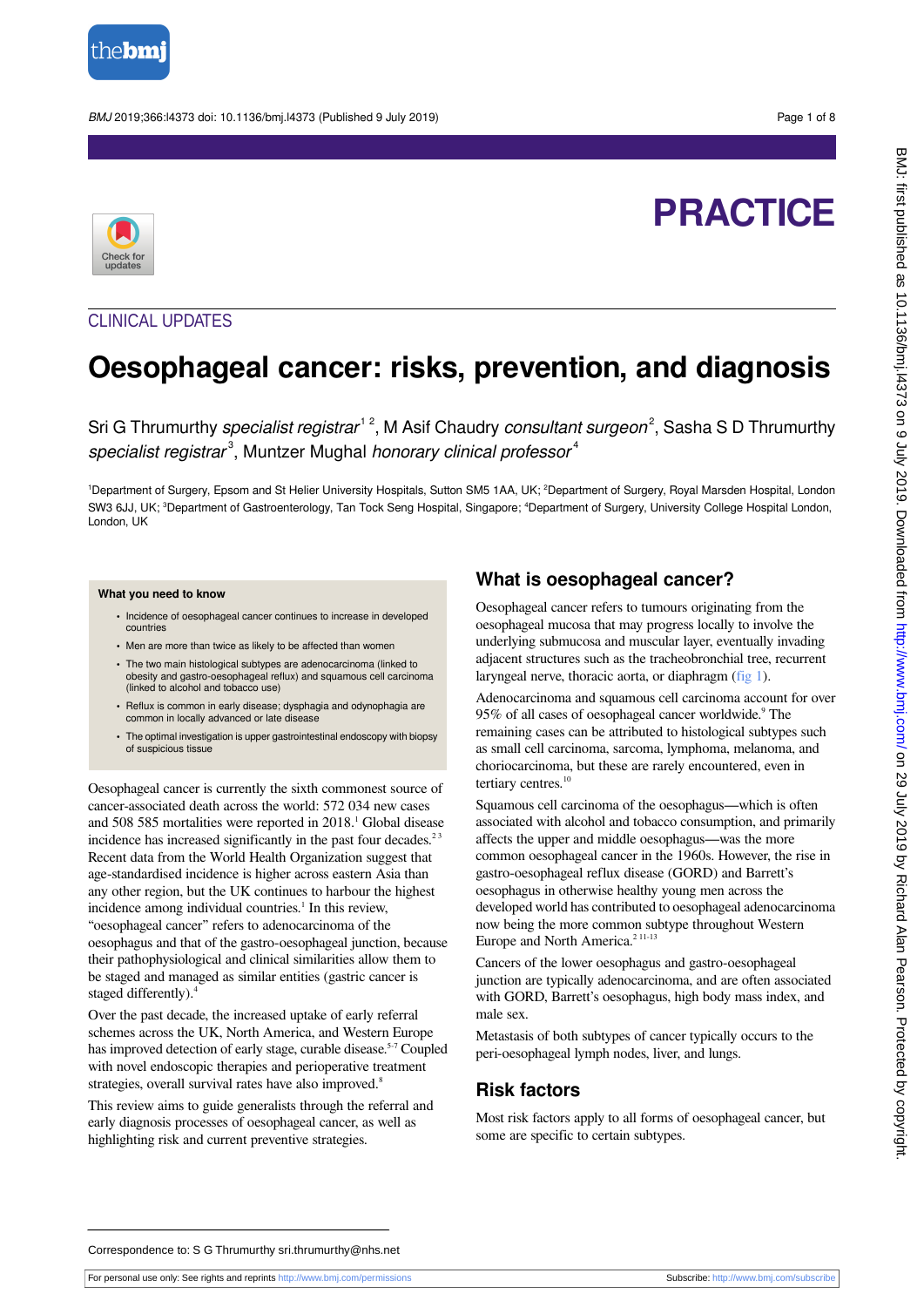#### **Age**

Oesophageal cancer incidence rises sharply beyond the age of 45 years, with the highest global incidence in those aged over 85 years ([fig 2\)](#page-6-1).<sup>1</sup> More than 85% of cases involve people aged over 55 years.<sup>15</sup> In the UK 41% of cases diagnosed affect patients aged 75 years and over.<sup>16</sup> The incidence in men peaks between 85 and 89 years, while in women it peaks after 90 years.<sup>14</sup>

### **Gastro-oesophageal reflux disease (GORD)**

A case-control study involving 1428 patients in Sweden suggested that there is a relation between severity, symptom length, and frequency of reflux symptoms and the risk of oesophageal adenocarcinoma (odds ratio 43.5 (95% confidence interval 18.3 to 103.5)).<sup>17</sup>

#### **Barrett's oesophagus**

A population based study involving 11 028 patients with Barrett's oesophagus in Denmark revealed an incidence of 1.2 cases per 1000 person-years (95% CI 0.9 to 1.5) and concluded that people with Barrett's oesophagus had a relative risk of developing adenocarcinoma of 11.3 (95% CI 8.8 to 14.4), and carried a risk of 0.12% per year (0.09% to 0.15%).<sup>18</sup> A cross-sectional analysis of 234 patients in North America revealed that inactivation of certain genes (such as p16, RUNX3, and HPP1) may be associated with the progression of Barrett's oesophagus to dysplasia or cancer.<sup>19</sup>

Premalignant, high grade dysplastic lesions and early oesophageal cancers are found in up to 40% of individuals with dysplastic Barrett's oesophagus.<sup>20</sup> While the risk of Barrett's oesophagus without dysplasia evolving to cancer is approximately 0.33%, it rises to 10% in individuals found to have high grade dysplastic lesions.<sup>18 21</sup>

Current European Society of Gastrointestinal Endoscopy guidance recommends endoscopic surveillance for Barrett's oesophagus without dysplasia to be once every five years for Barrett's mucosa 1-3 cm in length and once every three years for Barrett's mucosa 3-10 cm long.<sup>22</sup>

## **Body mass index (BMI)**

A cohort study of 120 852 patients in the Netherlands revealed that, compared with people with a BMI of 20.0-24.9, people with BMI 25.0-29.9 had a relative risk of oesophageal cancer of 1.40 (95% CI 0.95 to 2.04), and those with BMI >30 had a relative risk of 3.96 (2.27 to 6.88).<sup>23</sup> This association was previously attributed to increased GORD in obese people, but population based studies have confirmed that the risk attributed by BMI occurs independently of reflux.<sup>24 25</sup>

Similarly, a case-control study in Sweden found that people with BMI >30 were significantly more likely (odds ratio 16.2 (6.3 to 41.4)) to develop oesophageal adenocarcinoma than people with BMI  $<$ 22.<sup>26</sup>

#### **Male sex**

Worldwide, men carry a strong preponderance for oesophageal cancer (male to female ratio 2.4:1) that cannot be accounted for by risk factors such as GORD and obesity (which are relatively evenly distributed between sexes).<sup>11127</sup> However, there is significant global variation in incidence, with rates in men ranging from as high as 170 per 1 000 000 in Eastern Asia to 8 per 1 000 000 in Western Africa. Similarly, rates in women range from as high as 78 per 1 000 000 in Eastern Africa to as low as 2 per 1 000 000 in Micronesia/Polynesia ([fig 3\)](#page-7-0).

#### **Diet**

A global epidemiological review of 47 multi-modality studies suggested that increased consumption of vegetables and fruit by 50 g per day reduced oesophageal cancer risk by about a fifth.<sup>29</sup>

A case-control study of 1838 participants across multiple North American institutions suggested that frequent intake of vegetables, especially cruciferous, and yellow/green vegetables, may protect against developing oesophageal cancer.<sup>30</sup> The study also found that low fruit and vegetable intake (<2 servings daily, excluding fruit juices, salads, and potatoes) occurred in 28.7% (95% CI 11.1% to 56.5%) of the cases of oesophageal squamous cell carcinoma and 15.3% (5.8% to 34.6%) of the adenocarcinomas.<sup>30</sup>

While the above points suggest that dietary fruit and vegetables contribute to reducing oesophageal malignancy risk, it is unclear whether this is due to antioxidant properties: a Cochrane review identifying 20 randomised trials (n=211 818) did not establish a definite preventive link between antioxidant supplements and gastrointestinal cancer.<sup>31</sup>

A population based study involving 919 patients in Ireland revealed that oesophageal cancer risk was significantly raised in patients in the highest quartile of overall fat consumption (odds ratio 5.44 (95% CI 2.08 to 14.27)) and of monounsaturated fat consumption (odds ratio 5.35 (2.14 to 13.34)).<sup>32</sup>

## **Tobacco and alcohol consumption**

A prospective US study involving 474 606 participants found that smoking tobacco carried a considerably greater risk of developing oesophageal squamous cell carcinoma (hazard ratio 9.27 (95% CI 4.04 to 21.29)) and adenocarcinoma (hazard ratio  $3.70$  (2.20 to 6.22)).<sup>33</sup> The same study reported that drinking more than three alcoholic drinks<sup>2</sup> (one drink defined as "one 12-fluid ounce beer, one 5-fluid ounce glass of wine, or one 1.5-ounce shot of liquor" (each about 13 g of alcohol)) daily significantly increases the risk of oesophageal squamous cell carcinoma (hazard ratio 4.93 (2.69 to 9.03)) compared with consuming up to one alcoholic drink daily. No similar increase in risk was observed for oesophageal adenocarcinoma.<sup>33</sup>

A case-control study involving 4263 participants in Canada found that tobacco use confers a relative risk of 2.4, with a population-attributable risk of 54.2 per 100 (95% CI 3.0 to  $76.2$ )<sup>34</sup>

Numerous cohort studies adjusted for tobacco use have revealed a twofold to sevenfold increase in oesophageal cancer risk in regular alcohol drinkers—defined as consuming an alcoholic drink (360 g of beer (12.6 g ethanol), 103 g of wine (12.5 g ethanol) or 30 g of spirit (12.9 g ethanol)) at least once a week, for  $\geq$ six months—compared with average population risk.<sup>29 35</sup>

The synergistic effect of smoking and excessive alcohol intake has also been demonstrated. An analysis of five case-control studies involving 2609 participants found that the combination of alcohol consumption >249 mL of ethanol daily and black-tobacco smoking significantly increased the risk of developing oesophageal cancer (odds ratio 106.89 (95% CI 44.91 to  $254.41$ )).<sup>3</sup>

## **Human papilloma virus (HPV)**

A meta-analysis of observational studies conducted across Asia, Europe, North America, Southern Africa, the Middle East, and Australia involving 2638 patients revealed that infection with HPV increased the risk of oesophageal squamous cell carcinoma threefold (odds ratio 3.04 (95% CI 2.20 to 4.20)).<sup>37</sup>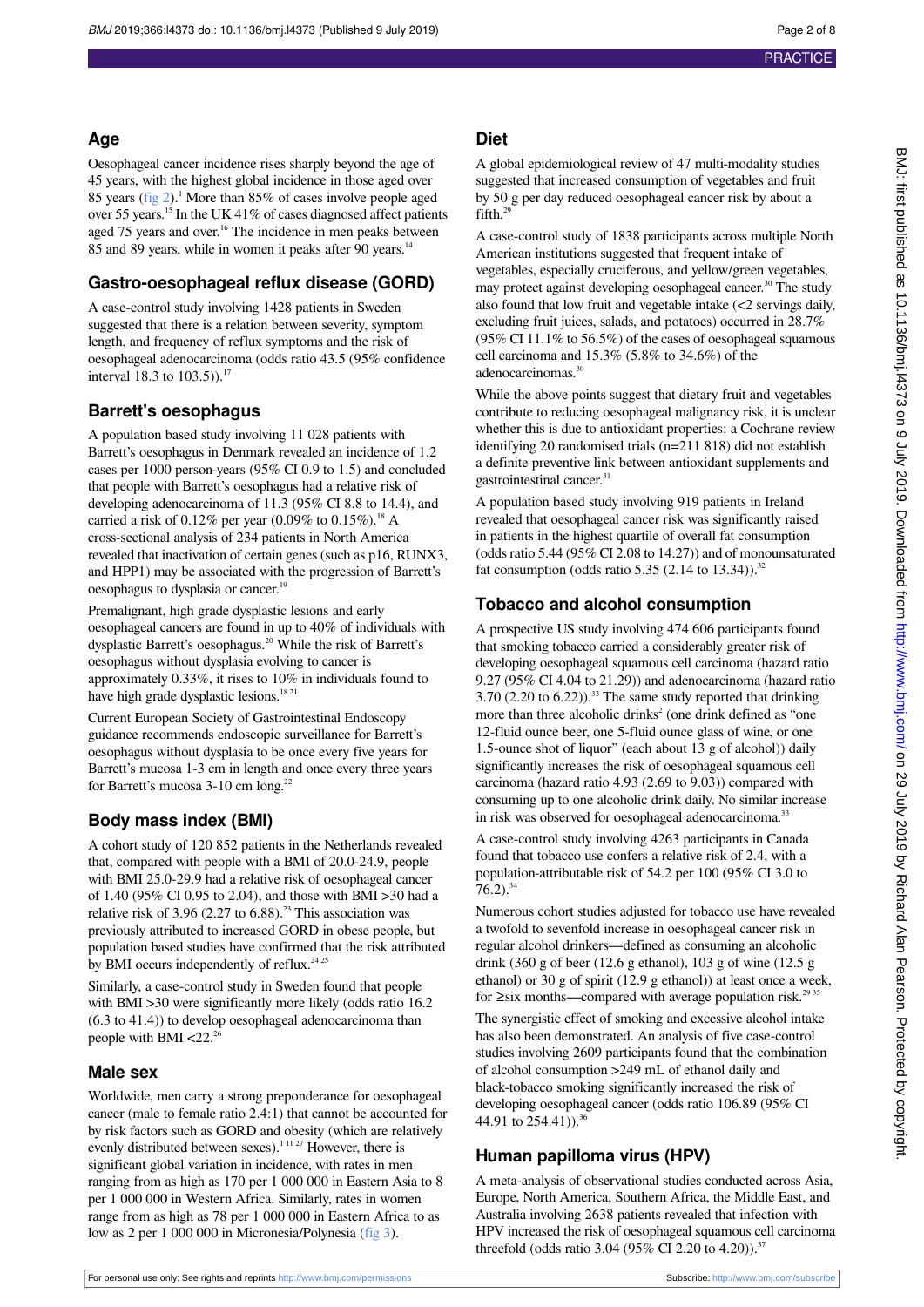## **Presentation**

Tumour location, tumour stage, and histological subtype can all affect mode of presentation. Because of the distensibility of the oesophageal wall and its ability to accommodate the passage of ingested food boluses, patients with early oesophageal cancers (stages 0 to II) may not experience noticeable symptoms.<sup>15</sup> Over half of all individuals with oesophageal cancer present with late disease (stages III and IV)—the most common presenting symptoms at this stage are dysphagia and odynophagia.<sup>38</sup>

Reflux (heartburn) and dyspepsia (indigestion) are the most common presenting symptoms in people with early adenocarcinoma.<sup>38</sup> In patients with locally advanced disease, swallowing difficulty precedes severe weight loss.<sup>38</sup>

Patients with locally-advanced upper oesophageal tumours (typically squamous cell carcinoma) may also present with voice hoarseness due to tumour compression of the recurrent laryngeal nerve, while those with phrenic nerve involvement may present with hiccups. Paroxysmal or postprandial cough may indicate the presence of an oesophago-bronchial or oesophago-tracheal fistula secondary to locally advanced tumour invasion.

<span id="page-2-0"></span>Consider the differential diagnoses listed in [table 1](#page-5-0) in any patient presenting with reflux, dysphagia, dyspepsia, or regurgitation. However, it is important that all patients who meet the National Institute for Health and Care Excellence (NICE) referral criteria for suspected oesophageal cancer [\(box 1\)](#page-2-0) are referred for upper gastrointestinal endoscopy (gastroscopy).

#### **Box 1: National Institute for Health and Care Excellence (NICE) referral criteria for suspected oesophageal cancer<sup>6</sup>**

#### **Urgent referral criteria**

- For direct access gastroscopy to be performed within 2 weeks **•** Dysphagia or
	- **•** Age ≥55 years with weight loss and any of:
	- **–** Upper abdominal pain
	- **–** Reflux
	- **–** Dyspepsia

#### **Non-urgent referral criteria**

For direct access gastroscopy

- **•** Haematemesis or
- **•** Age ≥55 years with any of: **–** Treatment-resistant dyspepsia
- **–** Upper abdominal pain and anaemia
- **–** Raised platelet count with nausea, vomiting, weight loss, reflux, dyspepsia, or upper abdominal pain
- **–** Nausea or vomiting with weight loss, reflux, dyspepsia, or upper abdominal pain

## **Diagnosis**

Oesophageal cancer is initially diagnosed by gastroscopy with biopsy of suspicious tissue.

Offer referral for gastroscopy to symptomatic patients with risk factors.<sup>6</sup> [Box 1](#page-2-0) summarises the 2015 NICE guidelines for the referral of suspected oesophageal cancer.

Also consider referring symptomatic patients who do not meet these criteria for specialist opinion. Specialists will consider the investigations in [box 2](#page-2-1) to further characterise endoscopically diagnosed oesophageal cancer.

#### <span id="page-2-1"></span>**Box 2: Investigations arranged by specialists to further characterise endoscopically diagnosed oesophageal cancer**

- **•** Computed tomography (CT)—Used to determine TNM (tumour invasion, lymph node involvement, metastasis) staging<sup>4</sup>
- **•** Magnetic resonance imaging (MRI)—May confirm the nature of equivocal lesions that cannot be fully characterised on CT<sup>414</sup>
- **•** Positron emission tomography with CT (PET-CT)—Detects distant metastases not evident on CT staging alone<sup>4</sup>
- **•** Endoscopic ultrasound—Provides the most precise loco-regional characterisation of disease and can be used in conjunction with fine-needle aspiration to stage indeterminate nodes in the tumour vicinity<sup>\*</sup>
- **•** Diagnostic laparoscopy—An adjunct to staging to exclude peritoneal metastasis that may not have been evident on PET-CT<sup>43</sup>

## **Prevention**

Global expert consensus suggests that, although reduction in total dietary fat, saturated fat, and cholesterol reduces the risk of oesophageal adenocarcinoma, avoidance of alcohol and tobacco smoking are probably the best means of reducing the risk of oesophageal cancer.<sup>29</sup>

Public health bodies might also consider prophylaxis through existing or new HPV vaccination programmes in regions with a high incidence of oesophageal squamous cell cancer.<sup>37</sup>

## **Pharmacology**

There are several hypotheses that certain pharmacological agents can help prevent the development of oesophageal cancer:

A meta-analysis published in 2003 involving 1813 oesophageal cancer patients suggested that the use of aspirin and non-steroidal anti-inflammatory drugs (NSAIDs) reduced oesophageal cancer risk (odds ratio 0.57 (95% CI 0.47 to 0.71)).<sup>46</sup> More recently, a case-control study published in 2015 involving 637 participants supported this finding, suggesting that regular aspirin or NSAID use reduced the risk of Barrett's oesophagus (odds ratio 0.53 (0.35 to 0.81)).<sup>47</sup>

Statins have also been shown to reduce oesophageal cancer risk: a meta-analysis published in 2012 involving 35 214 participants revealed a combined effect size of 0.86 (95% CI 0.78 to 0.94,  $P=0.001$ ) when statins had previously been consumed.<sup>48</sup>

A multicentre randomised controlled trial published in 2018 involving 2557 patients with Barrett's oesophagus revealed that use of high dose esomeprazole (80 mg *v* 20 mg daily) did not significantly reduce the incidence of oesophageal adenocarcinoma (40/1270 *v* 41/1265, P=0.86).<sup>49</sup>

## **Screening**

British Society of Gastroenterology guidance advises that screening for oesophageal cancer is indicated for Barrett's oesophagus to recognise premalignant lesions and early cancers.<sup>20</sup> The guidance also states that that endoscopic screening is not justified for reflux symptoms in the general population because of the relatively low incidence of oesophageal cancer in relation to the high prevalence of reflux disease overall. $^{20}$ North America's National Cancer Institute guidelines support this: they state that endoscopic screening of reflux in the general population would result in negligible mortality reduction from oesophageal cancer, with undue morbidity conferred from endoscopy related risk.<sup>50</sup>

However, non-invasive general population screening for oesophageal cancer is being considered. The multicentre BEST2 trial, published in 2017, evaluated the use of an ingestible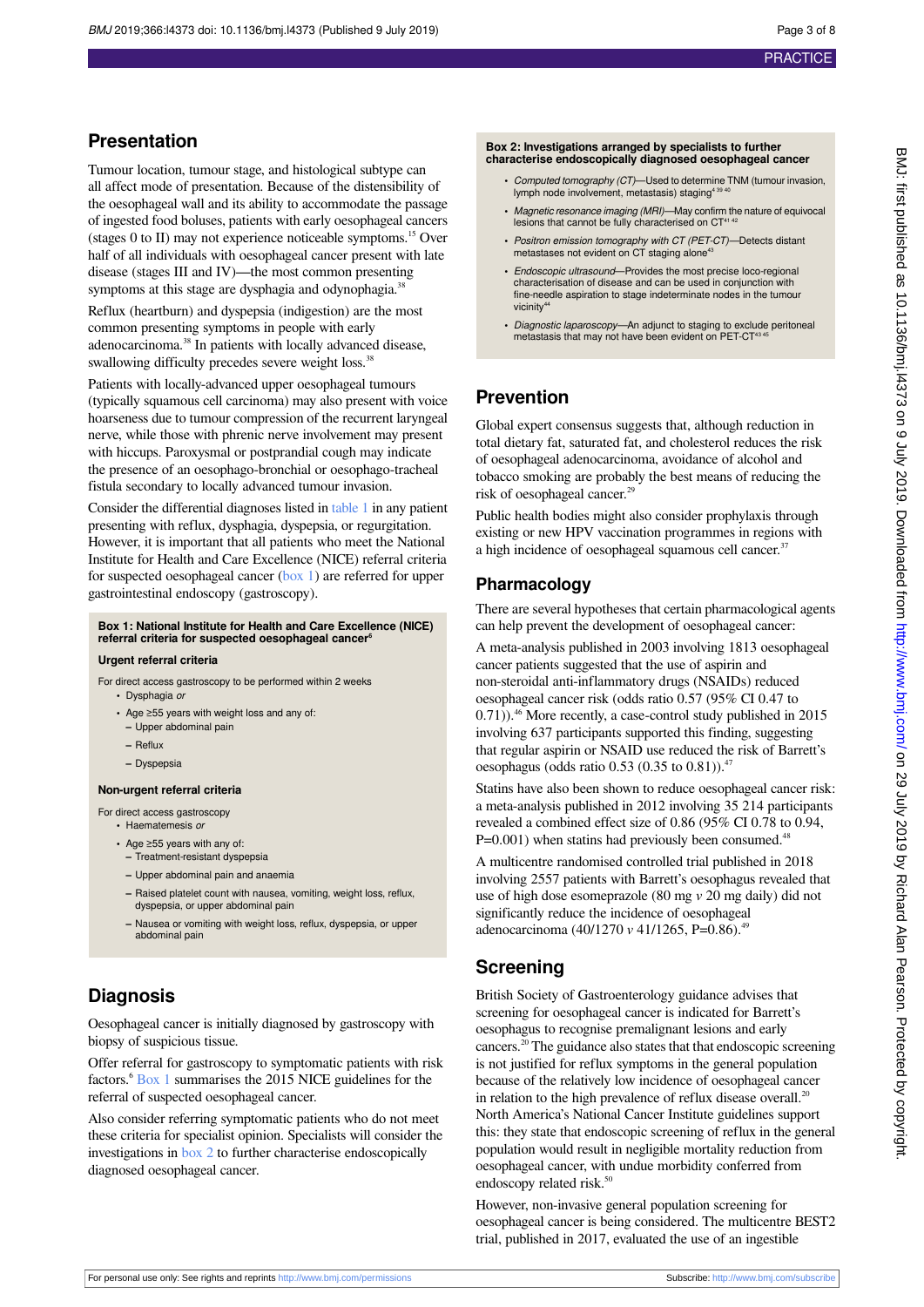oesophageal sampling device—the Cytosponge—potentially obviating the need for endoscopic assessment in low risk patients with Barrett's oesophagus.<sup>47 51</sup>

#### **How this article was created**

A comprehensive PubMed search was conducted using common search terms relating to oesophageal cancer. We focused on English language publications over the past 15 years comprising systematic reviews, meta-analyses, and original articles.

#### **How patients were involved in the creation of this article**

We surveyed five patients who had been successfully treated for oesophageal cancer at our centres and were undergoing routine outpatient surveillance. Their key concerns were about lesser known risk factors (such as obesity and male sex) and delayed presentation. We emphasised these aspects in the article to raise awareness among generalists.

This paper was also reviewed by a bowel cancer patient, who highlighted how receiving a diagnosis of cancer is devastating. She also highlighted the need for sensitivity, empathy, and good judgment when clinicians communicate with patients about their diagnosis and management. These important points have been included in the manuscript.

#### **Education into practice**

- **•** How would you advise someone presenting with early signs of oesophageal cancer?
- **•** When would you consider oesophageal cancer in patients with GORD or Barrett's oesophagus?

#### **Questions for future research**

- **•** Do genetics and epigenetics play a part in oesophageal cancer?
- **•** Can further randomised trial data test the hypotheses that certain pharmacological agents (such as aspirin, NSAIDs, and statins) help prevent the development of oesophageal cancer?
- **•** Can we establish whether all oesophageal adenocarcinoma arises from Barrett's oesophagus?

#### **Additional educational resources**

Free online educational resources

- **•** Cancer Research UK. Oesophageal-cancer. https://www. cancerresearchuk.org/about-cancer/oesophageal-cancer
- **•** NHS. Overview: oesophageal cancer. https://www.nhs.uk/conditions/ oesophageal-cancer/
- **•** Patient.info. Oesophageal-cancer. https://patient.info/cancer/ oesophageal-cancer-leaflet

#### **Information resources for patients**

- Free resources for patients (and their families and carers) **•** Cancer Research UK. https://www.cancerresearchuk.org/
	- **•** Macmillan Cancer Support. https://www.macmillan.org.uk/
	- **•** The Oesophageal Patients Association. https://www.opa.org.uk/—A national support network for patients and families of those with oesophageal and gastric cancer

We acknowledge the work of Sharon Kunihira and Isha Thomas, whose passionate support for both patients and colleagues will forever be cherished.

Contributors: SGT conceptualised the review, performed primary data collection, and initiated the authorship process. MAC, SSDT, and MM subsequently co-drafted the paper (including data interpretation and final review). MM is senior author serving as guarantor of the review.

Competing interests: This article was commissioned in October 2014 under an earlier version of BMJ Education's competing interests policy. At that time, The BMJ judged that there were no relevant competing financial interests. The authors declare the following other interests: MAC has received grants and equipment/supplies from Merck for being the surgical oncology lead investigator on the ICONIC trial, which is testing a novel immunotherapy drug for oesophageal cancer. MAC has contributed to education events for Lilly, Medtronic, Frankenman, and Intuitive. All four companies produce drugs or devices used for the treatment of oesophageal cancer. MAC, SGT, and MM receive royalties from Oxford University Press for books that include coverage of the diagnosis and treatment of

oesophageal cancer. MM is joint chief medical officer, North Central London and North East London Cancer Alliances.

Provenance and peer review: Commissioned; externally peer reviewed

- 1 Bray F, Ferlay J, Soerjomataram I, Siegel RL, Torre LA, Jemal A. Global cancer statistics 2018: GLOBOCAN estimates of incidence and mortality worldwide for 36 cancers in 185 countries. CA Cancer J Clin 2018;68:394-424.10.3322/caac.21492 30207593
- 2 Demeester SR. Epidemiology and biology of esophageal cancer. Gastrointest Ca Res 2009;3(Suppl):S2-5.19461918
- 3 Hur C, Miller M, Kong CY, etal . Trends in esophageal adenocarcinoma incidence and mortality. Cancer 2013;119:1149-58. 10.1002/cncr.27834. 23303625
- 4 AminMB, EdgeS, GreeneF, et al, eds. AJCC Cancer Staging Manual. 8th ed. Springer International Publishing, 2017. https://www.springer.com/gb/book/9783319406176 5 Shaheen NJ, Falk GW, Iyer PG, Gerson LBAmerican College of Gastroenterology. ACG
- clinical guideline: diagnosis and management of Barrett's esophagus. Am J Gastroenterol 2016;111:30-50, quiz 51.10.1038/ajg.2015.322 26526079
- 6 National Institute for Health and Care Excellence. Suspected cancer: recognition and referral (NICE guideline 12). 2015. https://www.nice.org.uk/guidance/ng12.
- 7 Visser E, Leeftink AG, van Rossum PSN, Siesling S, van Hillegersberg R, Ruurda JP. Waiting time from diagnosis to treatment has no impact on survival in patients with<br>esophageal cancer. Ann Surg Oncol 2016;23:2679-89. 10.1245/s10434-016-5191-6. 27012988
- 8 Healthcare Quality Improvement Partnership. National oesophago-gastric cancer audit 2018. https://www.nogca.org.uk/content/uploads/2018/09/NOGCA-2018-Annual-Report-1.pdf#page=33.
- 9 Short MW, Burgers KG, Fry VT. Esophageal cancer. Am Fam Physician 2017;95:22-8.28075104
- 10 Mayo Clinic. Esophageal cancer. https://www.mayoclinic.org/diseases-conditions/ esophageal-cancer/symptoms-causes/syc-20356084.
- 11 Botterweck AA, Schouten LJ, Volovics A, Dorant E, van Den Brandt PA. Trends in incidence of adenocarcinoma of the oesophagus and gastric cardia in ten European countries. Int J Epidemiol 2000;29:645-54.10.1093/ije/29.4.645 10922340
- 12 Holmes RS, Vaughan TL. Epidemiology and pathogenesis of esophageal cancer. SeminRadiat Oncol 2007;17:2-9.10.1016/j.semradonc.2006.09.003 17185192
- 13 Brown LM, Devesa SS, Chow WH. Incidence of adenocarcinoma of the esophagus among white Americans by sex, stage, and age. J Natl Cancer Inst 2008;100:1184-7.10.1093/jnci/djn211 18695138
- 14 Cancer Research UK. Oesophageal cancer incidence statistics: Oesophageal cancer incidence by age. https://www.cancerresearchuk.org/health-professional/cancer-statistics/ statistics-by-cancer-type/oesophageal-cancer/incidence#heading-One.
- 15 National Cancer Institute. SEER cancer statistics review, 1975-2015. 2018. https://seer. cancer.gov/archive/csr/1975\_2015/.
- 16 Cancer Research UK. Oesophageal cancer statistics. https://www.cancerresearchuk.org/ health-professional/cancer-statistics/statistics-by-cancer-type/oesophageal-cancer/ incidence#heading-One.
- 17 Lagergren J, Bergström R, Lindgren A, Nyrén O. Symptomatic gastroesophageal reflux as a risk factor for esophageal adenocarcinoma. N Engl J Med 1999;340:825-31.10.1056/NEJM199903183401101 10080844
- 18 Hvid-Jensen F, Pedersen L, Drewes AMAM, Sørensen HT, Funch-Jensen P. Incidence of adenocarcinoma among patients with Barrett's esophagus. N Engl J Med 2011;365:1375-83.10.1056/NEJMoa1103042 21995385
- 19 Schulmann K, Sterian A, Berki A, etal . Inactivation of p16, RUNX3, and HPP1 occurs early in Barrett's-associated neoplastic progression and predicts progression risk. Oncogene 2005;24:4138-48.10.1038/sj.onc.1208598 15824739
- 20 Fitzgerald RC, di Pietro M, Ragunath K, etal. British Society of Gastroenterology. British Society of Gastroenterology guidelines on the diagnosis and management of Barrett's oesophagus. Gut 2014;63:7-42.10.1136/gutjnl-2013-305372 24165758
- 21 Sikkema M, de Jonge PJF, Steyerberg EW, Kuipers EJ. Risk of esophageal adenocarcinoma and mortality in patients with Barrett's esophagus: a systematic review and meta-analysis. Clin Gastroenterol Hepatol 2010;8:235-44, quiz e32.10.1016/j.cgh.2009.10.010 19850156
- 22 Weusten B, Bisschops R, Coron E, etal . Endoscopic management of Barrett's esophagus: European Society of Gastrointestinal Endoscopy (ESGE) position statement. Endoscopy 2017;49:191-8.10.1055/s-0042-122140 28122386
- 23 Merry AHH, Schouten LJ, Goldbohm RA, van den Brandt PA. Body mass index, height and risk of adenocarcinoma of the oesophagus and gastric cardia: a prospective cohort study. Gut 2007;56:1503-11.10.1136/gut.2006.116665 17337464
- 24 Chow WH, Blot WJ, Vaughan TL, etal . Body mass index and risk of adenocarcinomas of the esophagus and gastric cardia. J Natl Cancer Inst 1998;90:150-5.10.1093/jnci/90.2.150 9450576
- 25 Locke GR3rd, Talley NJ, Fett SL, Zinsmeister AR, Melton LJ3rd. Risk factors associated with symptoms of gastroesophageal reflux. Am J Med 1999;106:642-9.10.1016/S0002-9343(99)00121-7 10378622
- 26 Lagergren J, Bergström R, Nyrén O. Association between body mass and adenocarcinoma of the esophagus and gastric cardia. Ann Intern Med
- 1999;130:883-90.10.7326/0003-4819-130-11-199906010-00003 10375336 27 Devesa SS, Blot WJ, Fraumeni JFJr. Changing patterns in the incidence of esophageal and gastric carcinoma in the United States. Cancer
- 1998;83:2049-53.10.1002/(SICI)1097-0142(19981115)83:10<2049::AID-CNCR1>3.0.CO;2-2 9827707 28 International Agency for Research on Cancer (IARC). Oespophagus. [http://gco.iarc.fr/](http://gco.iarc.fr/today/data/factsheets/cancers/6-Oesophagus-fact-sheet.pdf)
- [today/data/factsheets/cancers/6-Oesophagus-fact-sheet.pdf](http://gco.iarc.fr/today/data/factsheets/cancers/6-Oesophagus-fact-sheet.pdf)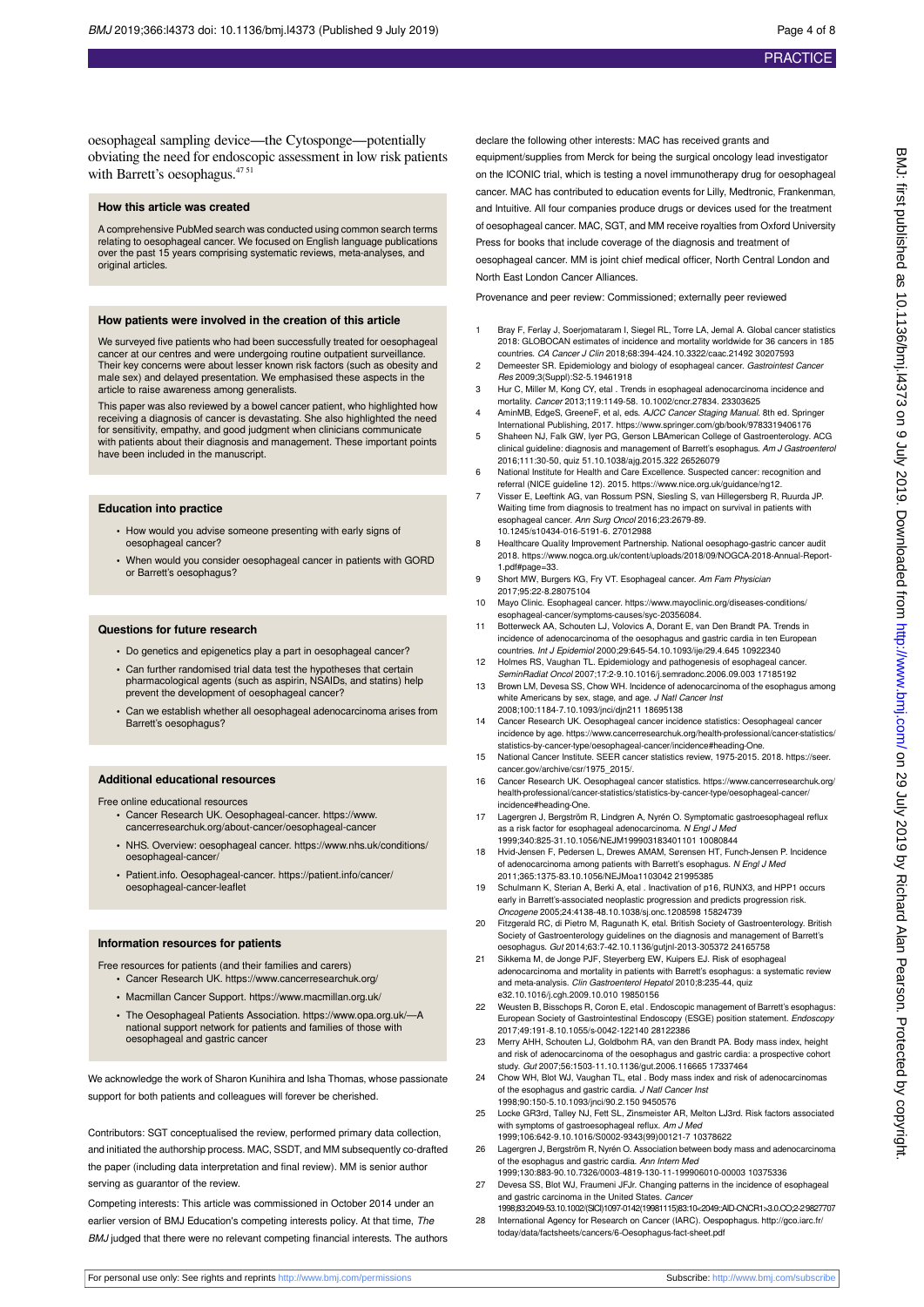- 29 World Cancer Research Fund, American Institute for Cancer Research, Food, nutrition, physical activity, and the prevention of cancer: a global perspective. AICR, 2007. https:/ /www.wcrf.org/sites/default/files/english.pdf.
- 30 Engel LS, Chow W-H, Vaughan TL, etal . Population attributable risks of esophageal and gastric cancers. J Natl Cancer Inst 2003;95:1404-13.10.1093/jnci/djg047 13130116
- 31 Bjelakovic G, Nikolova D, Simonetti RG, Gluud C. Antioxidant supplements for preventing gastrointestinal cancers. Cochrane Database Syst Rev 2008;(3):CD004183.18677777
- 32 O'Doherty MG, Cantwell MM, Murray LJ, Anderson LA, Abnet CCFINBAR Study Group. Dietary fat and meat intakes and risk of reflux esophagitis, Barrett's esophagus and esophageal adenocarcinoma. Int J Cancer 2011;129:1493-502.10.1002/ijc.26108 21455992
- 33 Freedman ND, Abnet CC, Leitzmann MF, etal . A prospective study of tobacco, alcohol, and the risk of esophageal and gastric cancer subtypes. Am J Epidemiol 2007;165:1424-33.10.1093/aje/kwm051 17420181
- 34 Siemiatycki J, Krewski D, Franco E, Kaiserman M. Associations between cigarette smoking and each of 21 types of cancer: a multi-site case-control study. Int J Epidemiol 1995;24:504-14.10.1093/ije/24.3.504 7672889
- 35 Fan Y, Yuan J-M, Wang R, Gao YT, Yu MC. Alcohol, tobacco, and diet in relation to esophageal cancer: the Shanghai Cohort Study. Nutr Cancer 2008;60:354-63.10.1080/01635580701883011 18444169
- 36 Castellsagué X, Muñoz N, De Stefani E, etal . Independent and joint effects of tobacco smoking and alcohol drinking on the risk of esophageal cancer in men and women. Int J Cancer
- 1999;82:657-64.10.1002/(SICI)1097-0215(19990827)82:5<657::AID-IJC7>3.0.CO;2-C 10417762 37 Liyanage SS, Rahman B, Ridda I, etal . The aetiological role of human papillomavirus in oesophageal squamous cell carcinoma: a meta-analysis. PLoS One
- 2013;8:e69238.10.1371/journal.pone.0069238 23894436 38 Sugarbaker DJ, Ebright M, Krasna M. Overview: esophageal and proximal stomach malignancy. In: Sugarbaker DJ, ed. Adult chest surgery. McGraw-Hill Professional, 2009.
- 39 Lefor AT, Merino MM, Steinberg SM, etal . Computerized tomographic prediction of extraluminal spread and prognostic implications of lesion width in esophageal carcinoma. Cancer
- 1988;62:1287-92.10.1002/1097-0142(19881001)62:7<1287::AID-CNCR2820620707>3.0.CO;2-5 3416270 40 van Vliet EPM, Heijenbrok-Kal MH, Hunink MGM, Kuipers EJ, Siersema PD. Staging investigations for oesophageal cancer: a meta-analysis. Br J Cancer
- 2008;98:547-57.10.1038/sj.bjc.6604200 18212745
- 41 Halavaara J, Breuer J, Ayuso C, etal . Liver tumor characterization: comparison between liver-specific gadoxetic acid disodium-enhanced MRI and biphasic CT--a multicenter trial. J Comput Assist Tomogr 2006;30:345-54.10.1097/00004728-200605000-00001 16778605
- 42 Semelka RC, Martin DR, Balci C, Lance T. Focal liver lesions: comparison of dual-phase CT and multisequence multiplanar MR imaging including dynamic gadolinium enhancement. J MagnReson Imaging 2001;13:397-401.10.1002/jmri.1057 11241813
- 43 National Institute for Health and Care Excellence. Oesophago-gastric cancer: assessment and management in adults (NICE guideline 83). 2018. https://www.nice.org.uk/guidance/ ng83.
- 44 Puli SR, Reddy JB, Bechtold ML, Antillon MR, Ibdah JA. Accuracy of endoscopic ultrasound in the diagnosis of distal and celiac axis lymph node metastasis in esophageal cancer: a meta-analysis and systematic review. Dig Dis Sci 2008;53:2405-14.10.1007/s10620-007-0152-3 18097752
- Varghese TKJr, Hofstetter WL, Rizk NP, etal . The society of thoracic surgeons guidelines on the diagnosis and staging of patients with esophageal cancer. Ann ThoracSurg 2013;96:346-56.10.1016/j.athoracsur.2013.02.069 23752201
- 46 Corley DA, Kerlikowske K, Verma R, Buffler P. Protective association of aspirin/NSAIDs and esophageal cancer: a systematic review and meta-analysis. Gastroenterology 2003;124:47-56.10.1053/gast.2003.50008 12512029
- 47 Schneider JL, Zhao WK, Corley DA. Aspirin and nonsteroidal anti-inflammatory drug use and the risk of Barrett's esophagus. Dig Dis Sci 2015;60:436-43. 10.1007/s10620-014-3349-2. 25213077
- 48 Alexandre L, Clark AB, Cheong E, Lewis MP, Hart AR. Systematic review: potential preventive effects of statins against oesophageal adenocarcinoma. Aliment PharmacolTher 2012;36:301-11.10.1111/j.1365-2036.2012.05194.x 22716127
- 49 Jankowski JAZ, de Caestecker J, Love SB, etal. AspECT Trial Team. Esomeprazole and aspirin in Barrett's oesophagus (AspECT): a randomised factorial trial. Lancet 2018;392:400-8.10.1016/S0140-6736(18)31388-6 30057104
- 50 PDQ Screening and Prevention Editorial Board. Esophageal cancer screening (PDQ®): health professional version. 2002. https://www.ncbi.nlm.nih.gov/pubmed/26389241
- 51 Ross-Innes CS, Chettouh H, Achilleos A, etal. BEST2 study group. Risk stratification of Barrett's oesophagus using a non-endoscopic sampling method coupled with a biomarker panel: a cohort study. Lancet Gastroenterol Hepatol 2017;2:23-31.10.1016/S2468-1253(16)30118-2 28404010

Published by the BMJ Publishing Group Limited. For permission to use (where not already granted under a licence) please go to [http://group.bmj.com/group/rights-licensing/](http://group.bmj.com/group/rights-licensing/permissions) [permissions](http://group.bmj.com/group/rights-licensing/permissions)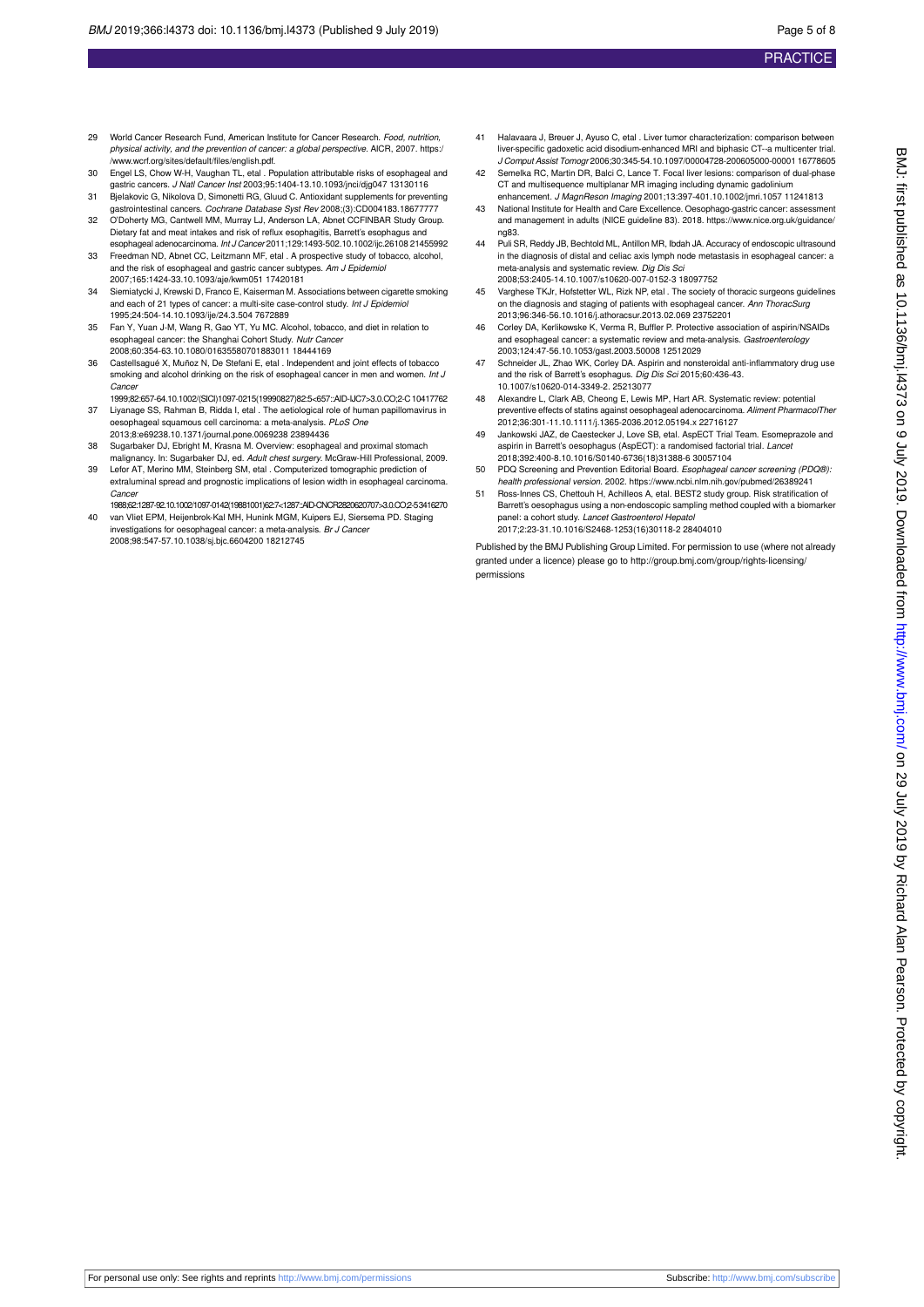## **Table**

<span id="page-5-0"></span>

| Table 1  Common differential diagnoses of oesophageal cancer |                                                                                                                               |                                                                                                                                                                                                                                                                                                                                                                                                                                                                         |
|--------------------------------------------------------------|-------------------------------------------------------------------------------------------------------------------------------|-------------------------------------------------------------------------------------------------------------------------------------------------------------------------------------------------------------------------------------------------------------------------------------------------------------------------------------------------------------------------------------------------------------------------------------------------------------------------|
| Pathology                                                    | Differentiating clinical features                                                                                             | Differentiating investigations                                                                                                                                                                                                                                                                                                                                                                                                                                          |
| Benign Barrett's oesophagus                                  | • Longstanding reflux<br>• Dysphagia is rare                                                                                  | • Gastroscopy and biopsy differentiates between benign Barrett's strictures,<br>benign intestinal metaplasia, dysplasia, and invasive cancer                                                                                                                                                                                                                                                                                                                            |
| Benign peptic stricture                                      | • Chronic reflux<br>• Slowly progressive dysphagia                                                                            | • Gastroscopy confirms stricture of benign appearance                                                                                                                                                                                                                                                                                                                                                                                                                   |
| Achalasia                                                    | • Long history of regurgitation<br>• No history of reflux<br>• May be clinically indistinguishable from<br>oesophageal cancer | • Contrast swallow reveals typical "bird's beak" filling defect<br>• To differentiate achalasia from pseudoachalasia* (which may mimic<br>achalasia clinically and radiologically), gastroscopy is vital for mucosal<br>assessment and biopsy<br>• Early achalasia is often reported as "normal" with gastroscopy because<br>of its low sensitivity to achalasia<br>. Oesophageal manometry testing reveals incomplete relaxation of the lower<br>oesophageal sphincter |

\* Pseudoachalasia refers to achalasia-like dilatation of the oesophagus secondary to distal oesophageal narrowing from causes other than primary denervation. These causes include malignancy (typically submucosal gastric cancer) with distal oesophageal extension.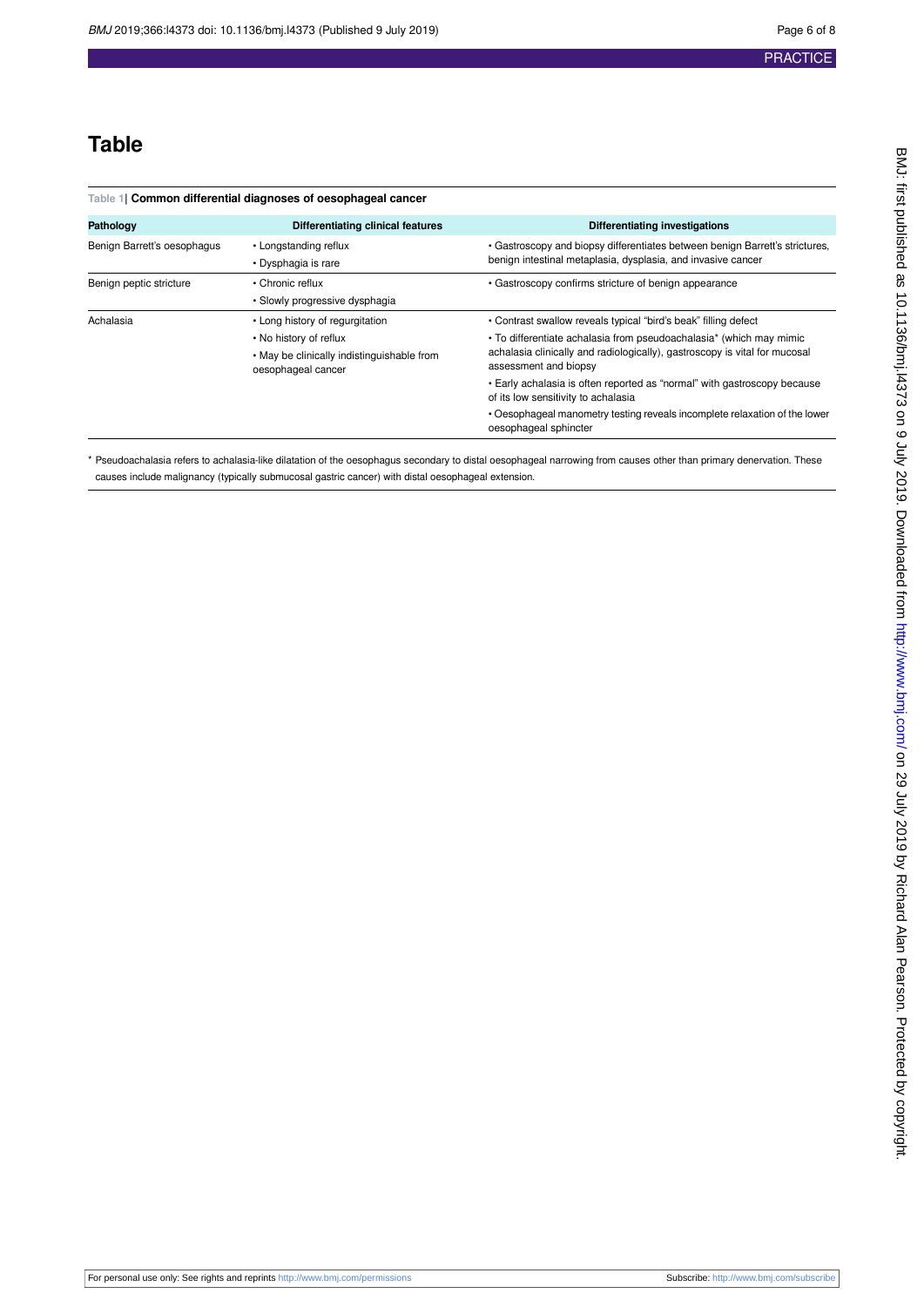## **Figures**

<span id="page-6-0"></span>

<span id="page-6-1"></span>**Fig 1** Layers of the oesophageal wall and tumour stage progression



**Fig 2** Average annual incidence and age-specific incidence rates of oesophageal cancer in the UK between 2014 and 2016<sup>14</sup>